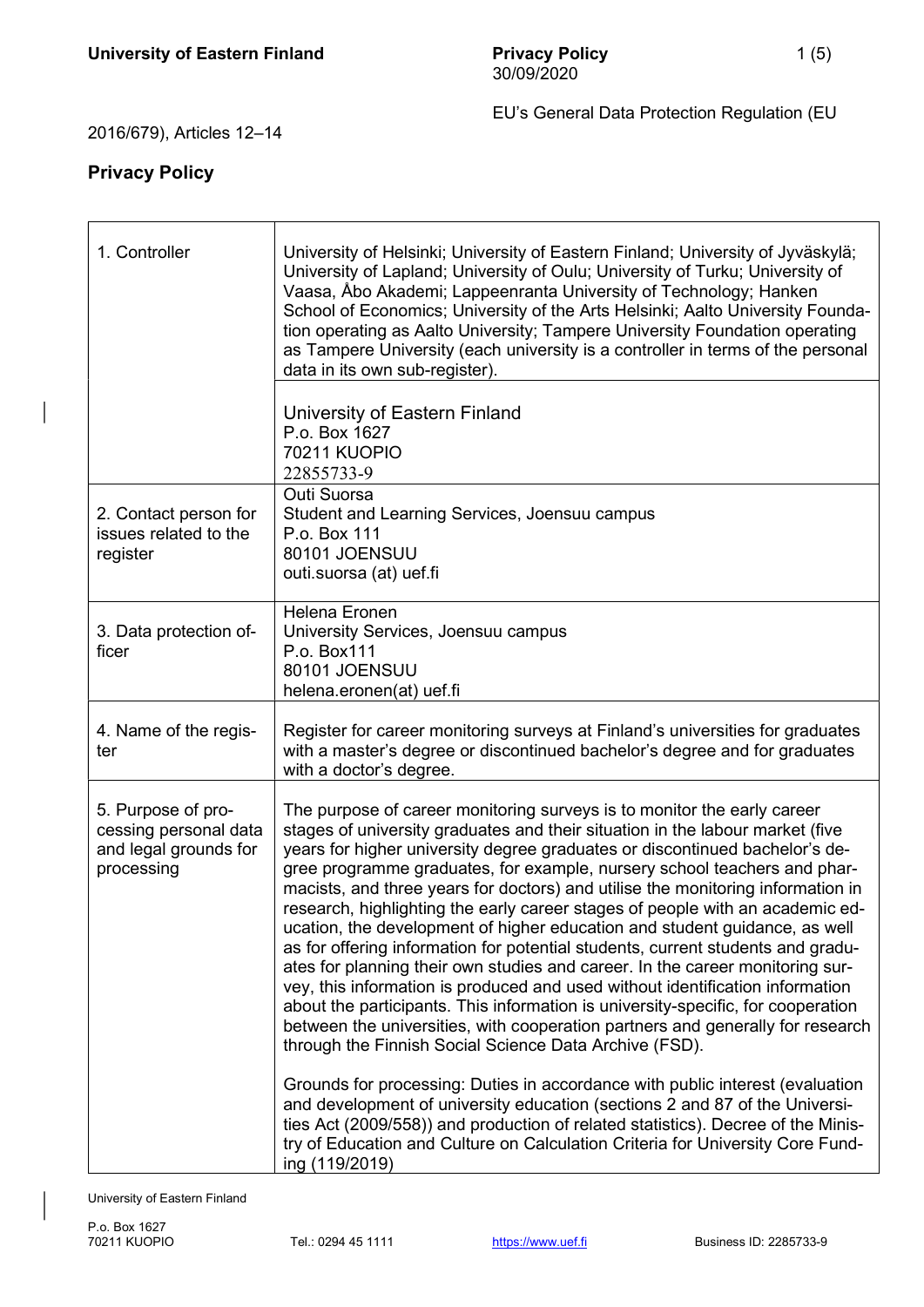EU's General Data Protection Regulation (EU

2016/679), Articles 12–14

| 6. Data content of the<br>register                     | The background information of the career monitoring survey's target group<br>(participants) will<br>a) be recorded into the register:<br>university, year of graduation, year of starting studies, gender, age, national-<br>ity, native language, field of science, study subject, degree level, scope of the<br>degree, year of selection, home municipality, date of graduation, study munic-<br>ipality, duration of being a registered student, duration of actual studies,<br>grade and grade scale of thesis work, possible date of death, moving out of<br>Finland, day of the move, home municipality, study subject and faculty.<br>b) Identification information:<br>name, postal address and postal code, state, student identification code, sur-<br>vey ID, telephone number.                                                                                               |
|--------------------------------------------------------|-------------------------------------------------------------------------------------------------------------------------------------------------------------------------------------------------------------------------------------------------------------------------------------------------------------------------------------------------------------------------------------------------------------------------------------------------------------------------------------------------------------------------------------------------------------------------------------------------------------------------------------------------------------------------------------------------------------------------------------------------------------------------------------------------------------------------------------------------------------------------------------------|
|                                                        | c) Survey answers<br>With regard to those who have filled in the career monitoring survey, these<br>sections will be filled in with the information they have given concerning their<br>position in working life, factors related to the quality of employment and the<br>satisfaction of graduates concerning their studies from the perspective of<br>working life.<br>Information identifying the respondent (student number, name and contact in-<br>formation) and information about a possible date of death will only be used to<br>send the survey and in order to link the above-mentioned background infor-<br>mation.                                                                                                                                                                                                                                                          |
| 7. Regular data<br>sources                             | The background and identification information of the group of respondents will<br>be gathered in a centralised manner from the national VIRTA study infor-<br>mation service and, in supplementary parts, from the student information sys-<br>tems of universities (study subject, faculty). Address data will be supple-<br>mented using the Population Information System/Digi- ja viestintävirasto, and<br>the telephone number will be acquired from a separate telephone number<br>supplier (Suomen Asiakastietopalvelu Oy, Palvelutietokanta, Kuluttajatieto-<br>kanta). Response data will be gathered from the answers of the participants.<br>The participants have the opportunity to fill in a paper survey or an electronic<br>online survey. Data from the paper surveys will be recorded in the electronic<br>system as subcontracted by the controllers of sub-registers. |
| 8. Regular data trans-<br>fers and recipient<br>groups | The processing of the register's personal data has been partly outsourced<br>with a subcontract agreement:<br>$\Box$ No<br>$\boxtimes$ Yes; further information about outsourced processing:<br>Based on subcontracting by the controllers of sub-registers, the register is<br>processed by TUPA, statistical research service of the University of Tam-<br>pere, and CSC - IT Center for Science Ltd.                                                                                                                                                                                                                                                                                                                                                                                                                                                                                   |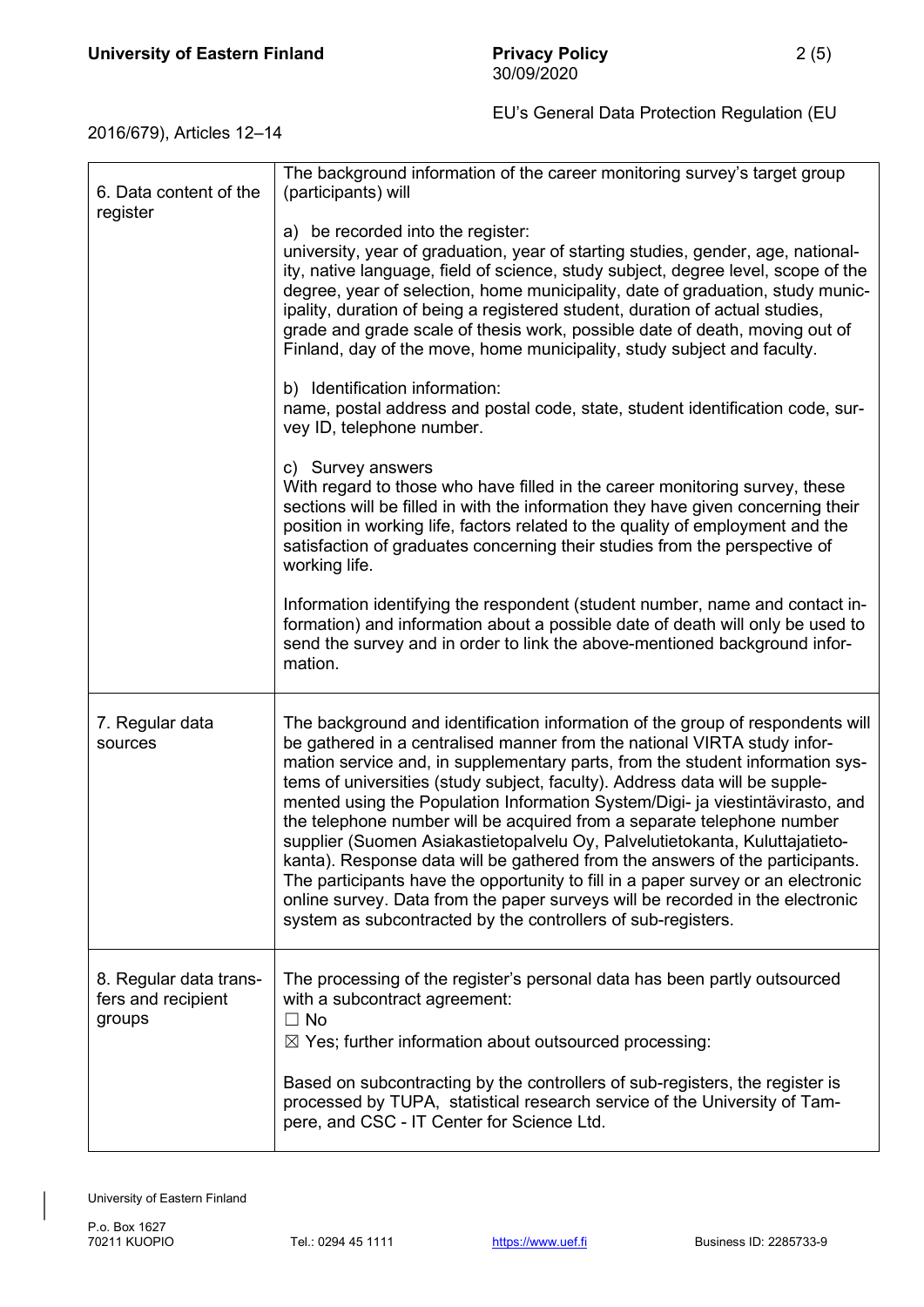| 2016/679), Articles 12–14 | EU's General Data Protection Regulation (EU |
|---------------------------|---------------------------------------------|
|---------------------------|---------------------------------------------|

|                                                                                                         | CSC - IT Center for Science Ltd selects the target group, enriches the contact<br>information, creates the survey links and collects the online answers, as well<br>as combines the material for reporting. CSC processes direct personal data<br>during data collection and the survey data without the direct data when re-<br>porting the results. CSC discloses the personal data (contact information,<br>background information and survey IDs) to TUPA so the survey and remind-<br>ers can be sent and for analysis of the data.                                                                                                                                                                                                                                                                                                                                                                                                   |
|---------------------------------------------------------------------------------------------------------|--------------------------------------------------------------------------------------------------------------------------------------------------------------------------------------------------------------------------------------------------------------------------------------------------------------------------------------------------------------------------------------------------------------------------------------------------------------------------------------------------------------------------------------------------------------------------------------------------------------------------------------------------------------------------------------------------------------------------------------------------------------------------------------------------------------------------------------------------------------------------------------------------------------------------------------------|
|                                                                                                         | TUPA, statistical research service of the University of Tampere, coordinates<br>the implementation of career monitoring and processes personal data in order<br>to send the survey and for analysing and reporting purposes. TUPA discloses<br>university-specific data to each university, to Aarresaari, career service net-<br>work of Finnish Universities and to CSC for national reporting of national sur-<br>vey data. Data can be disclosed to partners (such as professional associa-<br>tions) for research purposes, excluding any personal data from which data<br>subjects can be directly identified.<br>In addition, data is also disclosed, without any identifiable personal data, to<br>the Finnish Social Science Data Archive (FSD) for archiving and more de-<br>tailed anonymisation for later research use. The data will be reported publicly<br>so that no single individual can be identified from the results. |
| 9. Transfer of data<br>outside the EU or<br><b>EEA</b>                                                  | Will registered data be transferred to a third country or an international organ-<br>isation outside the EU or EAA?<br>$\boxtimes$ No<br>$\Box$ Yes, please specify:                                                                                                                                                                                                                                                                                                                                                                                                                                                                                                                                                                                                                                                                                                                                                                       |
| 10. Register protec-<br>tion principles                                                                 | A manual data                                                                                                                                                                                                                                                                                                                                                                                                                                                                                                                                                                                                                                                                                                                                                                                                                                                                                                                              |
|                                                                                                         | B electronically processed data                                                                                                                                                                                                                                                                                                                                                                                                                                                                                                                                                                                                                                                                                                                                                                                                                                                                                                            |
|                                                                                                         | at the planner's personal disk drive, two separate passwords inquired (and<br>data includes no direct personal data)                                                                                                                                                                                                                                                                                                                                                                                                                                                                                                                                                                                                                                                                                                                                                                                                                       |
| 11. Retention period<br>for personal data or<br>specification criteria<br>for the retention pe-<br>riod | <b>Retention without identification information</b><br>Identification information enabling the identification of respondents is retained<br>in the register only until data is combined and later destroyed after the data<br>has been processed.<br>-TUPA will retain data from different years without any direct identification in-<br>formation for ten years in order to compile time series.<br>-The university will retain data from different years without any direct identifi-<br>cation information in its sub-register for ten years in order to compile time se-<br>ries.                                                                                                                                                                                                                                                                                                                                                     |
|                                                                                                         | <b>Retention with identification information</b><br>The university will also retain data with identification information in its sub-<br>register for at most 5 years.                                                                                                                                                                                                                                                                                                                                                                                                                                                                                                                                                                                                                                                                                                                                                                      |
|                                                                                                         | The data will be stored in the Finnish Social Science Data Archive (FSD)<br>anonymously, which means that it cannot be linked to individual people.                                                                                                                                                                                                                                                                                                                                                                                                                                                                                                                                                                                                                                                                                                                                                                                        |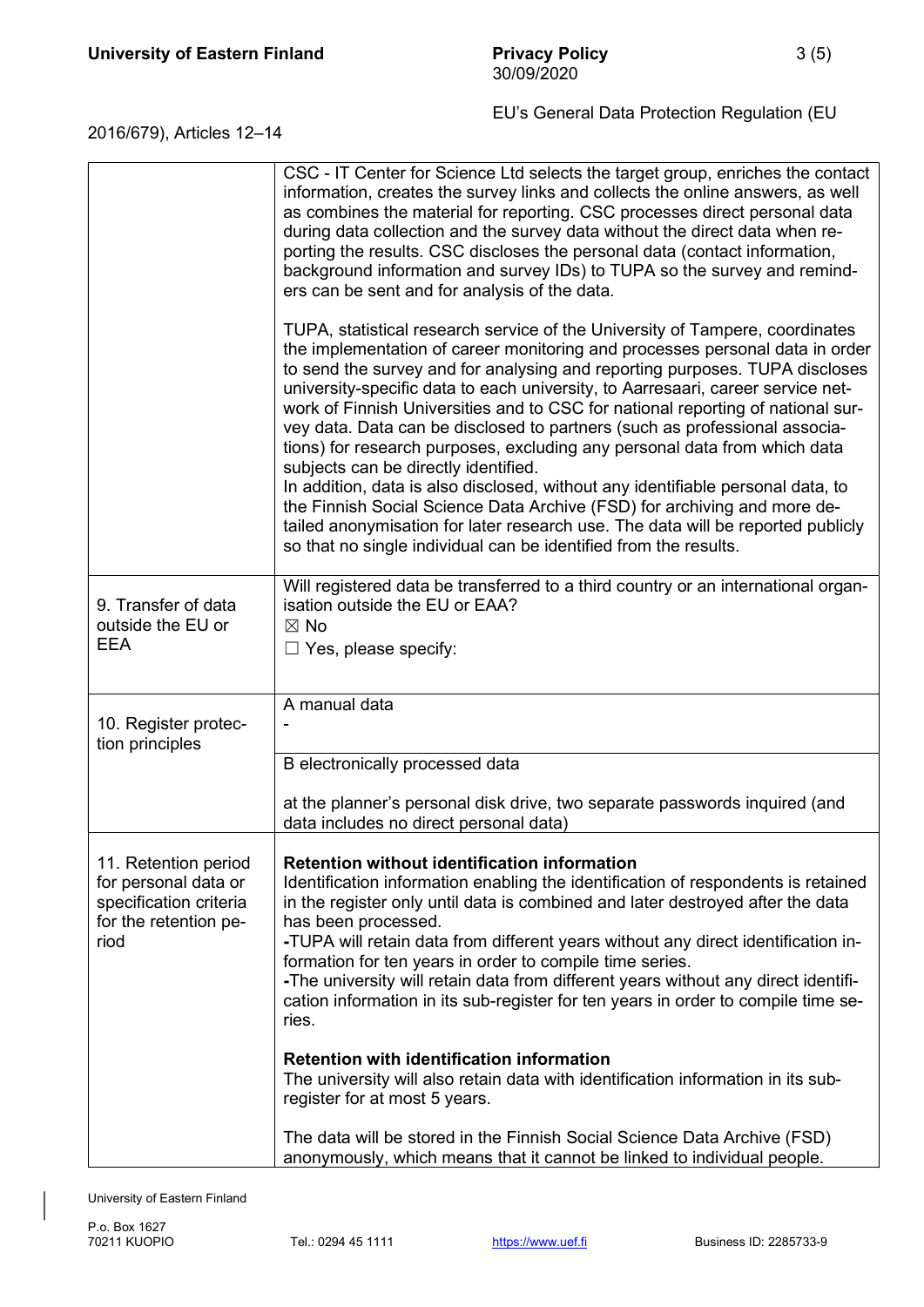T

2016/679), Articles 12–14

 $\Gamma$ 

| 12. Information about<br>the existence of auto-<br>mated decision-mak-<br>ing or profiling and in-<br>formation about the<br>logic of processing<br>and its significance for<br>data subjects | The registered data will be used for automated individual decisions, including<br>profiling:<br>$\boxtimes$ No<br>$\Box$ Yes, please specify:                                                                                                                                                                                          |
|-----------------------------------------------------------------------------------------------------------------------------------------------------------------------------------------------|----------------------------------------------------------------------------------------------------------------------------------------------------------------------------------------------------------------------------------------------------------------------------------------------------------------------------------------|
|                                                                                                                                                                                               |                                                                                                                                                                                                                                                                                                                                        |
| 13. Rights of data<br>subjects                                                                                                                                                                | Under the EU's General Data Protection regulation (EU 2016/679), data sub-<br>jects have the right to view their data, have their data rectified or erased, have<br>the processing of their data restricted, object to the processing of their per-<br>sonal data, as well as the to lodge a complaint with the supervisory authority. |
|                                                                                                                                                                                               | Right to view data (right of access to personal data)<br>Data subjects have the right to know whether their personal data<br>$\circ$<br>has been processed and what personal data concerning them<br>has been recorded.                                                                                                                |
|                                                                                                                                                                                               | Right to have data rectified<br>Data subject have the right to claim that any erroneous, inaccu-<br>$\circ$<br>rate or incomplete personal data be rectified or completed with-<br>out undue delay. Furthermore, data subjects have the right to<br>demand the erasure of any unnecessary personal data.                               |
|                                                                                                                                                                                               | Right to have data erased<br>In irregular situations, data subjects have the right to have their<br>$\circ$<br>personal data erased from the controller's register (right to be<br>forgotten).                                                                                                                                         |
|                                                                                                                                                                                               | Right to restrict processing<br>In certain situations, data subject have the right to request that<br>$\circ$<br>the processing of their personal data be restricted until their data<br>has been appropriately inspected and rectified or completed.                                                                                  |
|                                                                                                                                                                                               | Right to object<br>$\circ$ Data subjects have the right, on grounds relating to their partic-<br>ular situation, to object to the processing of their personal data<br>at any time.                                                                                                                                                    |
|                                                                                                                                                                                               | Requests to exercise the rights of data subjects must be sent to the data pro-<br>tection officer, please see contact information page 1, article 3 or by form<br>http://www.uef.fi/fi/web/tietosuoja/lomakkeet (only in Finnish)                                                                                                      |

 $\overline{\phantom{a}}$